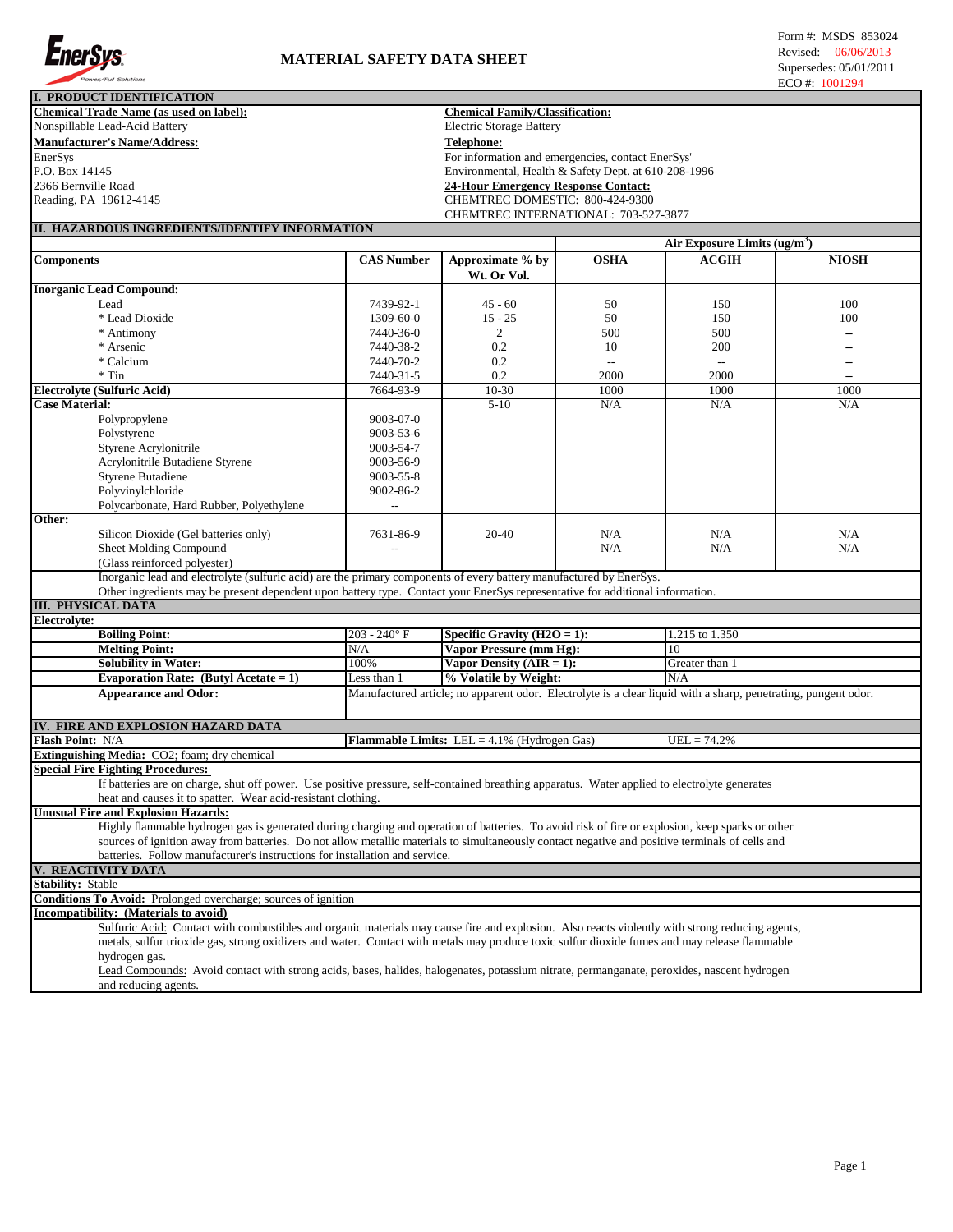

## **MATERIAL SAFETY DATA SHEET**

|                         | V. REACTIVITY DATA (Cont.)                                                                                                                                                                                                     |  |  |  |  |  |  |  |
|-------------------------|--------------------------------------------------------------------------------------------------------------------------------------------------------------------------------------------------------------------------------|--|--|--|--|--|--|--|
|                         | <b>Hazardous Decomposition Products:</b>                                                                                                                                                                                       |  |  |  |  |  |  |  |
|                         | Sulfuric Acid: Sulfur trioxide, carbon monoxide, sulfuric acid mist, sulfur dioxide, and hydrogen.                                                                                                                             |  |  |  |  |  |  |  |
|                         | Lead Compounds: High temperatures likely to produce toxic metal fumes, vapor, or dust; contact with strong acid or base or presence of nascent                                                                                 |  |  |  |  |  |  |  |
|                         | hydrogen may generate highly toxic arsine gas.                                                                                                                                                                                 |  |  |  |  |  |  |  |
|                         | VI. HEALTH HAZARD DATA                                                                                                                                                                                                         |  |  |  |  |  |  |  |
| <b>Routes of Entry:</b> |                                                                                                                                                                                                                                |  |  |  |  |  |  |  |
|                         | Sulfuric Acid: Harmful by all routes of entry.                                                                                                                                                                                 |  |  |  |  |  |  |  |
|                         | Lead Compounds: Hazardous exposure can occur only when product is heated, oxidized or otherwise processed or damaged to create dust, vapor                                                                                     |  |  |  |  |  |  |  |
|                         | or fume.                                                                                                                                                                                                                       |  |  |  |  |  |  |  |
| <b>Inhalation:</b>      |                                                                                                                                                                                                                                |  |  |  |  |  |  |  |
|                         | Sulfuric Acid: Breathing of sulfuric acid vapors or mists may cause severe respiratory irritation.                                                                                                                             |  |  |  |  |  |  |  |
|                         | Lead Compounds: Inhalation of lead dust or fumes may cause irritation of upper respiratory tract and lungs.                                                                                                                    |  |  |  |  |  |  |  |
| Ingestion:              |                                                                                                                                                                                                                                |  |  |  |  |  |  |  |
|                         | Sulfuric Acid: May cause severe irritation of mouth, throat, esophagus and stomach.                                                                                                                                            |  |  |  |  |  |  |  |
|                         | Lead Compounds: Acute ingestion may cause abdominal pain, nausea, vomiting, diarrhea and severe cramping. This may lead rapidly to systemic toxicity and must be                                                               |  |  |  |  |  |  |  |
|                         | treated by a physician.                                                                                                                                                                                                        |  |  |  |  |  |  |  |
| <b>Skin Contact:</b>    |                                                                                                                                                                                                                                |  |  |  |  |  |  |  |
|                         | Sulfuric Acid: Severe irritation, burns and ulceration.                                                                                                                                                                        |  |  |  |  |  |  |  |
|                         | Lead Compounds: Not absorbed through the skin.                                                                                                                                                                                 |  |  |  |  |  |  |  |
| <b>Eye Contact:</b>     |                                                                                                                                                                                                                                |  |  |  |  |  |  |  |
|                         | Sulfuric Acid: Severe irritation, burns, cornea damage, and blindness.                                                                                                                                                         |  |  |  |  |  |  |  |
|                         | Lead Components: May cause eye irritation.                                                                                                                                                                                     |  |  |  |  |  |  |  |
|                         | <b>Effects of Overexposure - Acute:</b>                                                                                                                                                                                        |  |  |  |  |  |  |  |
|                         |                                                                                                                                                                                                                                |  |  |  |  |  |  |  |
|                         | Sulfuric Acid: Severe skin irritation, damage to cornea, upper respiratory irritation.<br>Lead Compounds: Symptoms of toxicity include headache, fatigue, abdominal pain, loss of appetite, muscular aches and weakness, sleep |  |  |  |  |  |  |  |
|                         | disturbances and irritability.                                                                                                                                                                                                 |  |  |  |  |  |  |  |
|                         | <b>Effects of Overexposure - Chronic:</b>                                                                                                                                                                                      |  |  |  |  |  |  |  |
|                         | Sulfuric Acid: Possible erosion of tooth enamel, inflammation of nose, throat and bronchial tubes.                                                                                                                             |  |  |  |  |  |  |  |
|                         |                                                                                                                                                                                                                                |  |  |  |  |  |  |  |
|                         | Lead Compounds: Anemia; neuropathy, particularly of the motor nerves, with wrist drop; kidney damage; reproductive changes in males and                                                                                        |  |  |  |  |  |  |  |
|                         | females.                                                                                                                                                                                                                       |  |  |  |  |  |  |  |
| Carcinogenicity:        |                                                                                                                                                                                                                                |  |  |  |  |  |  |  |
|                         | Sulfuric Acid: The International Agency for Research on Cancer (IARC) has classified "strong inorganic acid mist containing sulfuric acid" as a                                                                                |  |  |  |  |  |  |  |
|                         | Category I carcinogen, a substance that is carcinogenic to humans. This classification does not apply to liquid forms of sulfuric acid or sulfuric                                                                             |  |  |  |  |  |  |  |
|                         | acid solutions contained within a battery. Inorganic acid mist (sulfuric acid mist) is not generated under normal use of this product. Misuse of the                                                                           |  |  |  |  |  |  |  |
|                         | product, such as overcharging, may result in the generation of sulfuric acid mist.                                                                                                                                             |  |  |  |  |  |  |  |
|                         | Lead Compounds: Lead is listed as a 2B carcinogen, likely in animals at extreme doses. Proof of carcinogenicity in humans is lacking at present.                                                                               |  |  |  |  |  |  |  |
|                         | Arsenic: Listed by National Toxicology Program (NTP), International Agency for Research on Cancer (IARC), OSHA and NIOSH as a                                                                                                  |  |  |  |  |  |  |  |
|                         | carcinogen only after prolonged exposure at high levels.                                                                                                                                                                       |  |  |  |  |  |  |  |
|                         | <b>Medical Conditions Generally Aggravated by Exposure:</b>                                                                                                                                                                    |  |  |  |  |  |  |  |
|                         | Overexposure to sulfuric acid mist may cause lung damage and aggravate pulmonary conditions. Contact of sulfuric acid with skin may aggravate                                                                                  |  |  |  |  |  |  |  |
|                         | diseases such as eczema and contact dermatitis. Lead and its compounds can aggravate some forms of kidney, liver and neurologic diseases.                                                                                      |  |  |  |  |  |  |  |
|                         | <b>EMERGENCY AND FIRST AID PROCEDURES:</b>                                                                                                                                                                                     |  |  |  |  |  |  |  |
| <u> Inhalation:</u>     |                                                                                                                                                                                                                                |  |  |  |  |  |  |  |
|                         | Sulfuric Acid: Remove to fresh air immediately. If breathing is difficult, give oxygen.                                                                                                                                        |  |  |  |  |  |  |  |
|                         | Lead: Remove from exposure, gargle, wash nose and lips; consult physician.                                                                                                                                                     |  |  |  |  |  |  |  |
| <b>Ingestion:</b>       |                                                                                                                                                                                                                                |  |  |  |  |  |  |  |
|                         | Sulfuric Acid: Give large quantities of water; do not induce vomiting; consult physician.                                                                                                                                      |  |  |  |  |  |  |  |
|                         | Lead: Consult physician immediately.                                                                                                                                                                                           |  |  |  |  |  |  |  |
| Skin:                   |                                                                                                                                                                                                                                |  |  |  |  |  |  |  |
|                         | Sulfuric Acid: Flush with large amounts of water for at least 15 minutes; remove contaminated clothing completely, including shoes.                                                                                            |  |  |  |  |  |  |  |
|                         | Lead: Wash immediately with soap and water.                                                                                                                                                                                    |  |  |  |  |  |  |  |
| <b>Eyes:</b>            |                                                                                                                                                                                                                                |  |  |  |  |  |  |  |
|                         | Sulfuric Acid and Lead: Flush immediately with large amounts of water for a least 15 minutes; consult physician.                                                                                                               |  |  |  |  |  |  |  |
| Proposition 65:         |                                                                                                                                                                                                                                |  |  |  |  |  |  |  |
|                         |                                                                                                                                                                                                                                |  |  |  |  |  |  |  |
|                         | Warning: Battery posts, terminals and related accessories contain lead and lead compounds, chemicals known to the State of California to cause                                                                                 |  |  |  |  |  |  |  |
|                         | cancer and reproductive harm. Batteries also contain other chemicals known to the State of California to cause cancer. Wash hands after handling.                                                                              |  |  |  |  |  |  |  |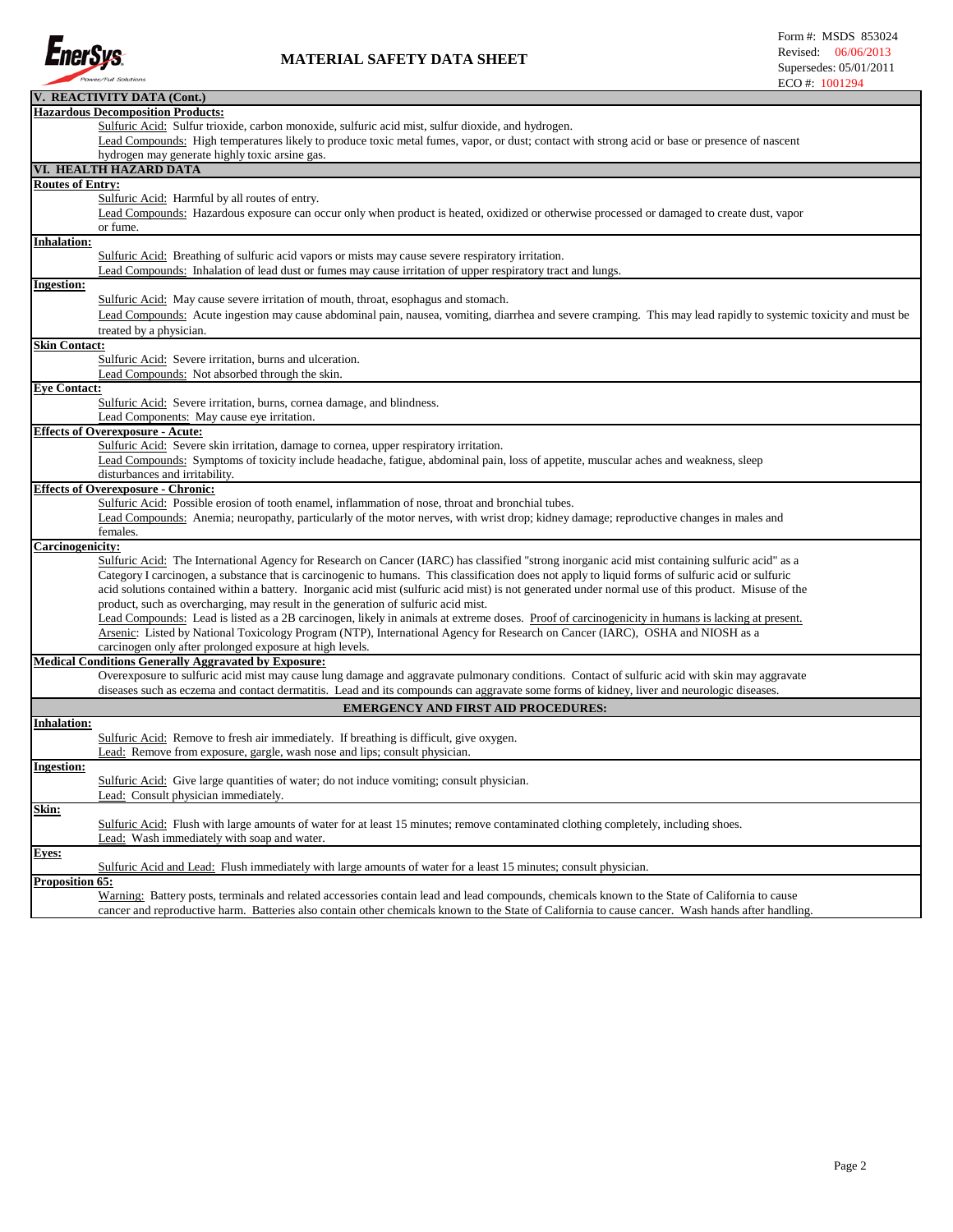

|                            | VII. PRECAUTIONS FOR SAFE HANDLING AND USE                                                                                                         |  |  |  |  |  |  |  |  |
|----------------------------|----------------------------------------------------------------------------------------------------------------------------------------------------|--|--|--|--|--|--|--|--|
|                            | <b>Spill or Leak Procedures:</b>                                                                                                                   |  |  |  |  |  |  |  |  |
|                            | Stop flow of material, contain/absorb small spills with dry sand, earth or vermiculite. Do not use combustible materials. If possible, carefully   |  |  |  |  |  |  |  |  |
|                            | neutralize spilled electrolyte with soda ash, sodium bicarbonate, lime, etc. Wear acid-resistant clothing, boots, gloves, and face shield. Do not  |  |  |  |  |  |  |  |  |
|                            | allow discharge of unneutralized acid to sewer.                                                                                                    |  |  |  |  |  |  |  |  |
|                            | <b>Waste Disposal Methods:</b>                                                                                                                     |  |  |  |  |  |  |  |  |
|                            | Spent batteries: Send to secondary lead smelter for recycling.                                                                                     |  |  |  |  |  |  |  |  |
|                            | Place neutralized slurry into sealed containers and handle as applicable with state and federal regulations. Large water-diluted spills, after     |  |  |  |  |  |  |  |  |
|                            | neutralization and testing, should be managed in accordance with approved local, state and federal requirements. Consult state environmental       |  |  |  |  |  |  |  |  |
|                            | agency and/or federal EPA.                                                                                                                         |  |  |  |  |  |  |  |  |
|                            | <b>Handling and Storage:</b>                                                                                                                       |  |  |  |  |  |  |  |  |
|                            | Store batteries in cool, dry, well-ventilated areas with impervious surfaces and adequate containment in the event of spills. Batteries should     |  |  |  |  |  |  |  |  |
|                            | also be stored under roof for protection against adverse weather conditions. Separate from incompatible materials. Store and handle only           |  |  |  |  |  |  |  |  |
|                            | in areas with adequate water supply and spill control. Avoid damage to containers. Keep away from fire, sparks and heat.                           |  |  |  |  |  |  |  |  |
|                            | Precautionary Labeling:                                                                                                                            |  |  |  |  |  |  |  |  |
|                            | POISON - CAUSES SEVERE BURNS<br>DANGER - CONTAINS SULFURIC ACID                                                                                    |  |  |  |  |  |  |  |  |
|                            | VIII. CONTROL MEASURES                                                                                                                             |  |  |  |  |  |  |  |  |
|                            | <b>Engineering Controls:</b>                                                                                                                       |  |  |  |  |  |  |  |  |
|                            | Store and handle in well-ventilated area. If mechanical ventilation is used, components must be acid-resistant.                                    |  |  |  |  |  |  |  |  |
| <b>Work Practices:</b>     |                                                                                                                                                    |  |  |  |  |  |  |  |  |
|                            | Handle batteries cautiously to avoid spills. Make certain vent caps are on securely. Avoid contact with internal components. Wear protective       |  |  |  |  |  |  |  |  |
|                            | clothing when filling or handling batteries.                                                                                                       |  |  |  |  |  |  |  |  |
|                            | <b>Respiratory Protection:</b>                                                                                                                     |  |  |  |  |  |  |  |  |
|                            | None required under normal conditions. When concentrations of sulfuric acid mist are known to exceed the PEL, use NIOSH or MSHA-approved           |  |  |  |  |  |  |  |  |
|                            | respiratory protection.                                                                                                                            |  |  |  |  |  |  |  |  |
| <b>Protective Gloves:</b>  |                                                                                                                                                    |  |  |  |  |  |  |  |  |
|                            | Rubber or plastic acid-resistant gloves with elbow-length gauntlet.                                                                                |  |  |  |  |  |  |  |  |
| <b>Eye Protection:</b>     |                                                                                                                                                    |  |  |  |  |  |  |  |  |
|                            | Chemical goggles or face shield.                                                                                                                   |  |  |  |  |  |  |  |  |
| <b>Other Protection:</b>   |                                                                                                                                                    |  |  |  |  |  |  |  |  |
|                            | Acid-resistant apron. Under severe exposure emergency conditions, wear acid-resistant clothing and boots.                                          |  |  |  |  |  |  |  |  |
| <b>Emergency Flushing:</b> |                                                                                                                                                    |  |  |  |  |  |  |  |  |
|                            | In areas where sulfuric acid is handled in concentrations greater then 1%, emergency eyewash stations and showers should be provided,              |  |  |  |  |  |  |  |  |
|                            | with unlimited water supply.                                                                                                                       |  |  |  |  |  |  |  |  |
|                            | IX. OTHER REGULATORY INFORMATION                                                                                                                   |  |  |  |  |  |  |  |  |
|                            | <b>NFPA Hazard Rating for Sulfuric Acid:</b>                                                                                                       |  |  |  |  |  |  |  |  |
|                            | Flammability (Red) = $0$<br>Reactivity (Yellow) = $2$                                                                                              |  |  |  |  |  |  |  |  |
|                            | Health (Blue) $=$ 3<br>Sulfuric acid is water-reactive if concentrated.                                                                            |  |  |  |  |  |  |  |  |
| <b>U.S. DOT</b>            | Excepted from the hazardous materials regulations (HMR) because the batteries meet the requirements of 49 CFR 173.159(f) and 49 CFR 173.159a       |  |  |  |  |  |  |  |  |
|                            | of the U.S. Department of Transportation/s HMR. Battery and outer package must be marked " NONSPILLABLE" or "NONSPILLABLE BATTERY"                 |  |  |  |  |  |  |  |  |
|                            | Battery terminals must be protected against short circuits.                                                                                        |  |  |  |  |  |  |  |  |
|                            |                                                                                                                                                    |  |  |  |  |  |  |  |  |
|                            |                                                                                                                                                    |  |  |  |  |  |  |  |  |
| <u>IATA:</u>               | Excepted from the dangerous goods regulations because the batteries meet the requirements of Packing Instruction 872 and Special Provisions A67 of |  |  |  |  |  |  |  |  |
|                            | the International Air Transportation Association (IATA) Dangerous goods Regulations and International Civil Aviation Organization (ICAO) Technical |  |  |  |  |  |  |  |  |
|                            | Instructions. Battery Terminals must be protected against short circuits.                                                                          |  |  |  |  |  |  |  |  |
|                            |                                                                                                                                                    |  |  |  |  |  |  |  |  |
|                            | The words " NOT RESTRICTED", SPECIAL PROVISION A67" must be provided on an airway bill when air waybill is issued.                                 |  |  |  |  |  |  |  |  |
|                            |                                                                                                                                                    |  |  |  |  |  |  |  |  |
| <b>IMDG:</b>               | Excepted from the dangerous goods regulations for transport by sea because the batteries meet the requirements of Special Provision 238 of the     |  |  |  |  |  |  |  |  |
|                            | International Maritime Dangerous Goods (IMDG CODE). Battery terminals must be protected against short circuits.                                    |  |  |  |  |  |  |  |  |
|                            |                                                                                                                                                    |  |  |  |  |  |  |  |  |
|                            |                                                                                                                                                    |  |  |  |  |  |  |  |  |
|                            |                                                                                                                                                    |  |  |  |  |  |  |  |  |
|                            |                                                                                                                                                    |  |  |  |  |  |  |  |  |
|                            |                                                                                                                                                    |  |  |  |  |  |  |  |  |
|                            |                                                                                                                                                    |  |  |  |  |  |  |  |  |
| <b>RCRA:</b>               |                                                                                                                                                    |  |  |  |  |  |  |  |  |
|                            | Spent lead-acid batteries are not regulated as hazardous waste by the EPA when recycled, however state and international regulations may vary.     |  |  |  |  |  |  |  |  |
|                            |                                                                                                                                                    |  |  |  |  |  |  |  |  |